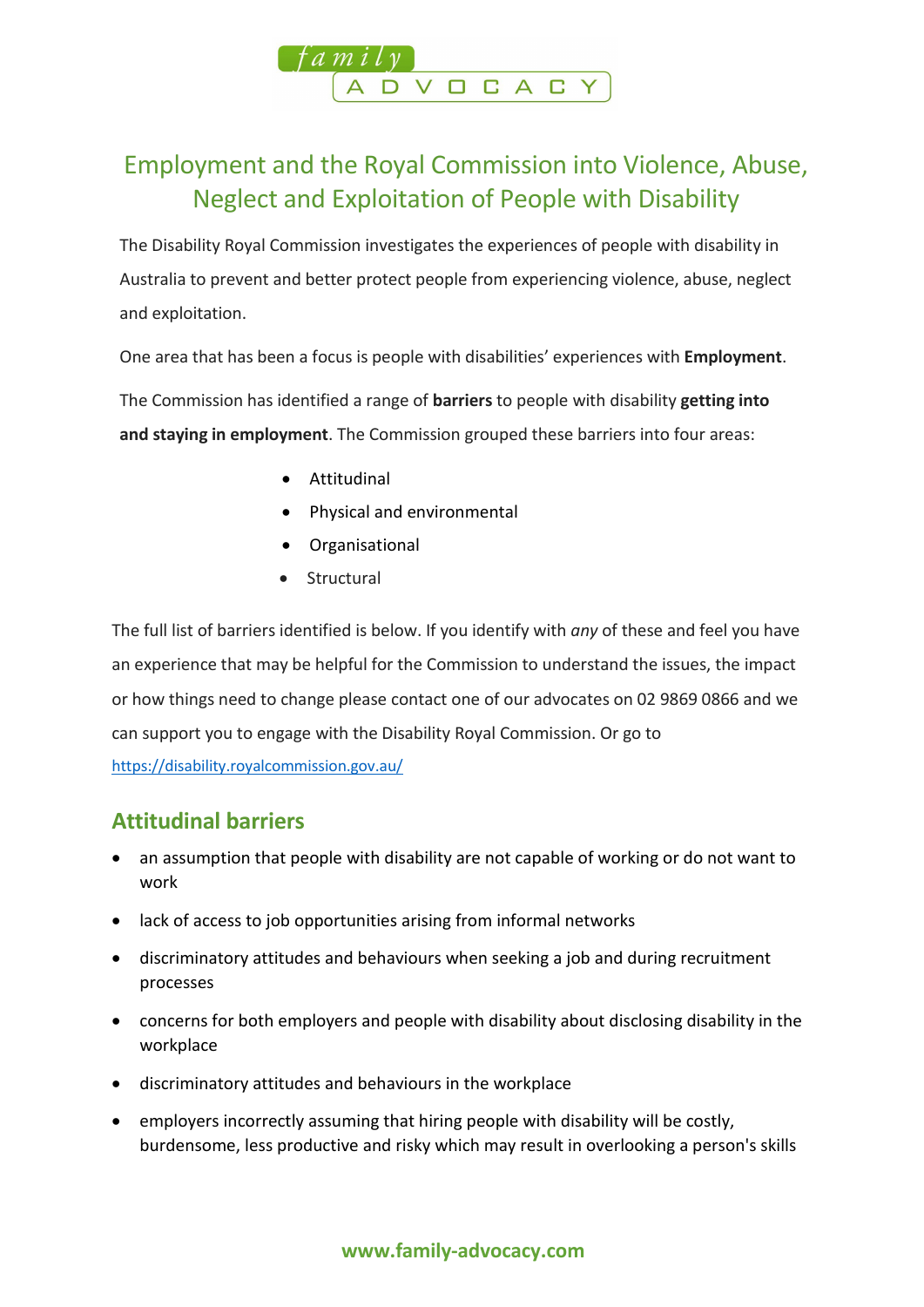

• negative health impacts including lack of motivation or confidence resulting from the experience of being excluded from opportunities to work.

### **Physical and environmental barriers**

- physically inaccessible buildings and workplaces
- environments that do not support the inclusion of people with various psychosocial, cognitive or episodic disability
- environments that do not support accessible means of communication
- lack of availability of jobs, particularly for people living outside of urban centres
- lack of affordable and accessible housing and transport to be able to travel to work
- inaccessible technology, design, websites or communications.

### **Organisational barriers**

preparing for work

- difficulty in accessing skills training and education, and a lack of support to engage with and complete qualifications
- lack of access to part-time work or work experience
- a lack of or inappropriate assistance in becoming job-ready; that is finding, securing and maintaining employment
- poorly trained, inefficient job service providers, placing people in any job with no regard to the jobseeker's skills, qualifications and interests.

#### applying for jobs and recruitment processes

• job advertisements and role descriptions that are inaccessible

#### during employment

- employers lacking knowledge, skills, leadership, and resources to support people with disability
- employers refusing to provide flexible work arrangements or reasonable adjustments or accommodations during recruitment
- the lack of career progression, accessible learning and development opportunities, or access to challenging and meaningful work.